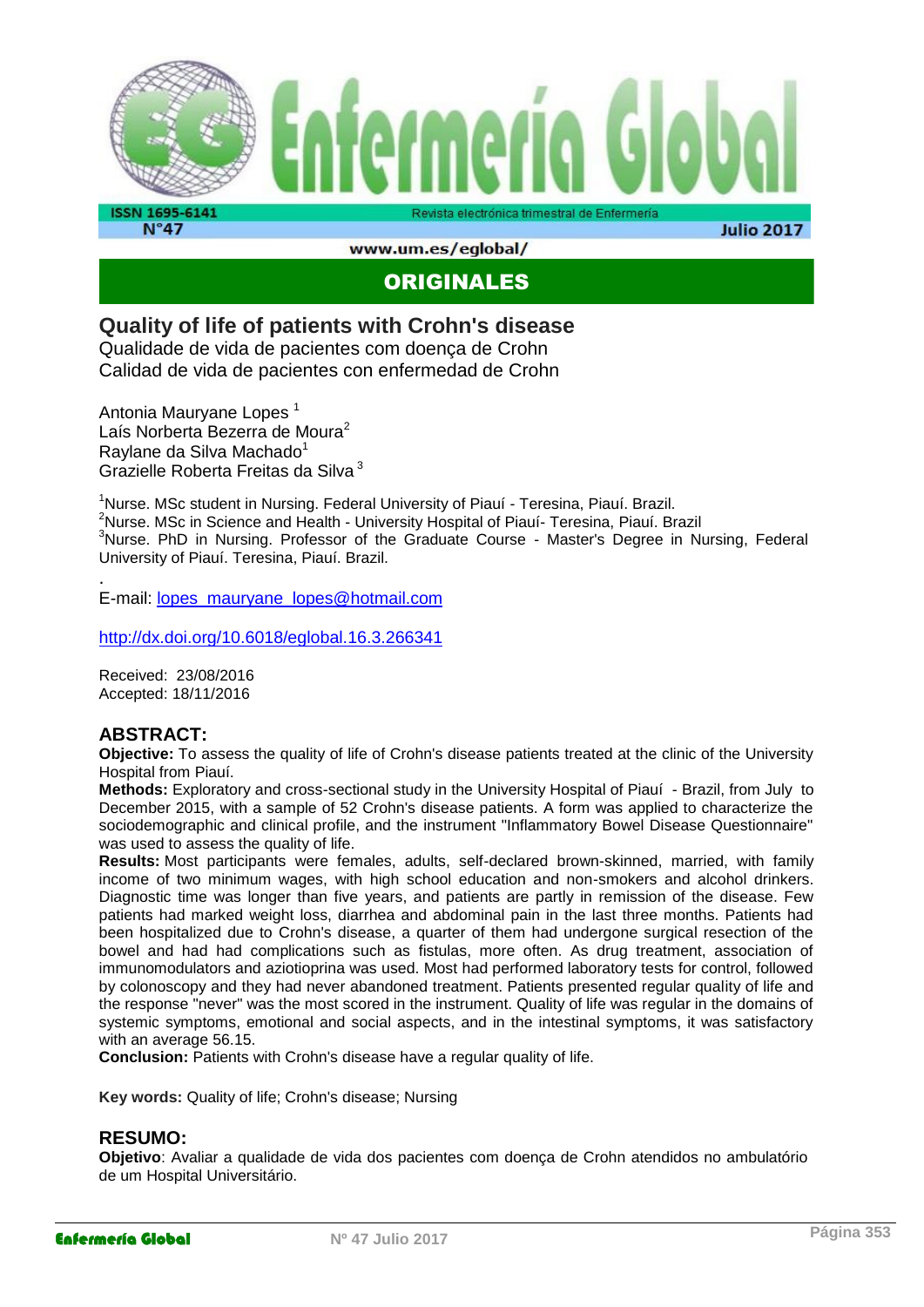**Método:** Estudo descritivo-exploratório transversal em Hospital Universitário do Piauí- Brasil, de Julho a Dezembro de 2015, e amostra de 52 pacientes com Doença de Crohn. Aplicou-se formulário para caracterização sociodemográfica e clínica, e o instrumento "*Inflammatory Bowel Disease Questionnaire*" para avaliar a qualidade de vida.

**Resultados:** A maioria sexo feminino, adultos, autodeclarados pardos, casados, com renda familiar de dois salários mínimos (392 euros), ensino médio completo e não ingerem bebidas alcoólicas nem fumam. Apresentaram tempo de diagnóstico maior que cinco anos e estão parcialmente em remissão da doença. Não apresentaram acentuada frequência de perda de peso, diarreia e dores abdominais nos últimos três meses. Os pacientes tiveram internação hospitalar devido à doença de crohn, um quarto deles realizaram ressecção cirúrgica do intestino e como complicações as fistulas tiveram mais presentes. Como tratamento medicamentoso, utilizam associação de imunomodulares e azatioprina. A maioria realizaram exames laboratoriais para controle, seguida de colonoscopia e nunca abandonaram o tratamento. Apresentaram qualidade de vida regular e tiveram a resposta "Nunca" como a mais pontuada no instrumento. Nos domínios dos sintomas sistêmicos, aspectos sociais e emocionais a qualidade de vida foi regular, e nos sintomas intestinais foi satisfatória com média 56,15.

**Conclusão**: Os pacientes com doença de Crohn apresentam qualidade de vida regular. .

**Palavras Chaves:** Qualidade de Vida; Doença de Crohn; Enfermagem

#### **RESUMEN:**

**Objetivo**: Evaluar la calidad de vida de los pacientes con enfermedad de Crohn tratados en la clínica de un Hospital Universitario.

**Método**: Estudio transversal, descriptivo, exploratorio en el Hospital Universitario del Piauí- Brasil, de julio a diciembre de 2015, y con una muestra de 52 pacientes con enfermedad de Crohn. Se aplicó un formulario sociodemográfico y clínico, y el instrumento "*Inflammatory Bowel Disease Questionnaire*" para evaluar la calidad de vida.

**Resultados**: La mayoría eran mujeres, adultos, auto-declarados morenos, casados, con un ingreso familiar de dos salarios mínimos (392 euros), escuela secundaria completa y no bebían alcohol ni fumaban. Con más de cinco años de tiempo de diagnóstico y están parcialmente en remisión de la enfermedad. No mostraron frecuentemente pérdida de peso, diarrea y dolor abdominal en los últimos tres meses. Los pacientes fueron hospitalizados debido a la enfermedad de Crohn, una cuarta parte de ellos fueron sometidos a resección quirúrgica del intestino y como complicaciones las fístulas estaban más presentes. Como tratamiento medicamentoso utilizan asociación de inmunomoduladores y azatioprina. La mayoría hacía pruebas de laboratorio como control, seguido por colonoscopia y nunca ha abandonado el tratamiento. Presentaron calidad de vida regular y tuvieron respuesta "nunca" como la más puntuada en el instrumento. En los dominios síntomas sistémicos, aspectos sociales y emocionales la calidad de vida ha sido regular y en los síntomas intestinales fue satisfactoria con un promedio de 56,15 puntos.

**Conclusión**: Los pacientes con enfermedad de Crohn presentaron una calidad de vida regular.

**Palabras clave:** Calidad de vida; enfermedad de Crohn; Enfermería

### **INTRODUCTION**

Crohn's disease (CD) is one of the most common inflammatory bowel diseases (IBD). It is a systemic inflammatory pathology of transmural origin and unknown etiology that may affect any segment of the gastrointestinal tract. It represents a serious problem of Public Health throughout the world, affecting mainly young people. It is characterized by strong relapses, immunological alterations and extra intestinal manifestations of great magnitude, besides being still incurable (1).

Its clinical presentation consists of exacerbated periods and the inflammatory process can develop important complications, such as stenoses, abscesses, fistulas, rectal bleeding, obstructions and neoplasias  $(2)$ . With the advance of biomedical knowledge, its occurrence has found to associated with genetic and environmental factors, such as the detailing of bacteria and/or increased intestinal permeability, causing gastrointestinal lesions. In this new context, both the environmental, food,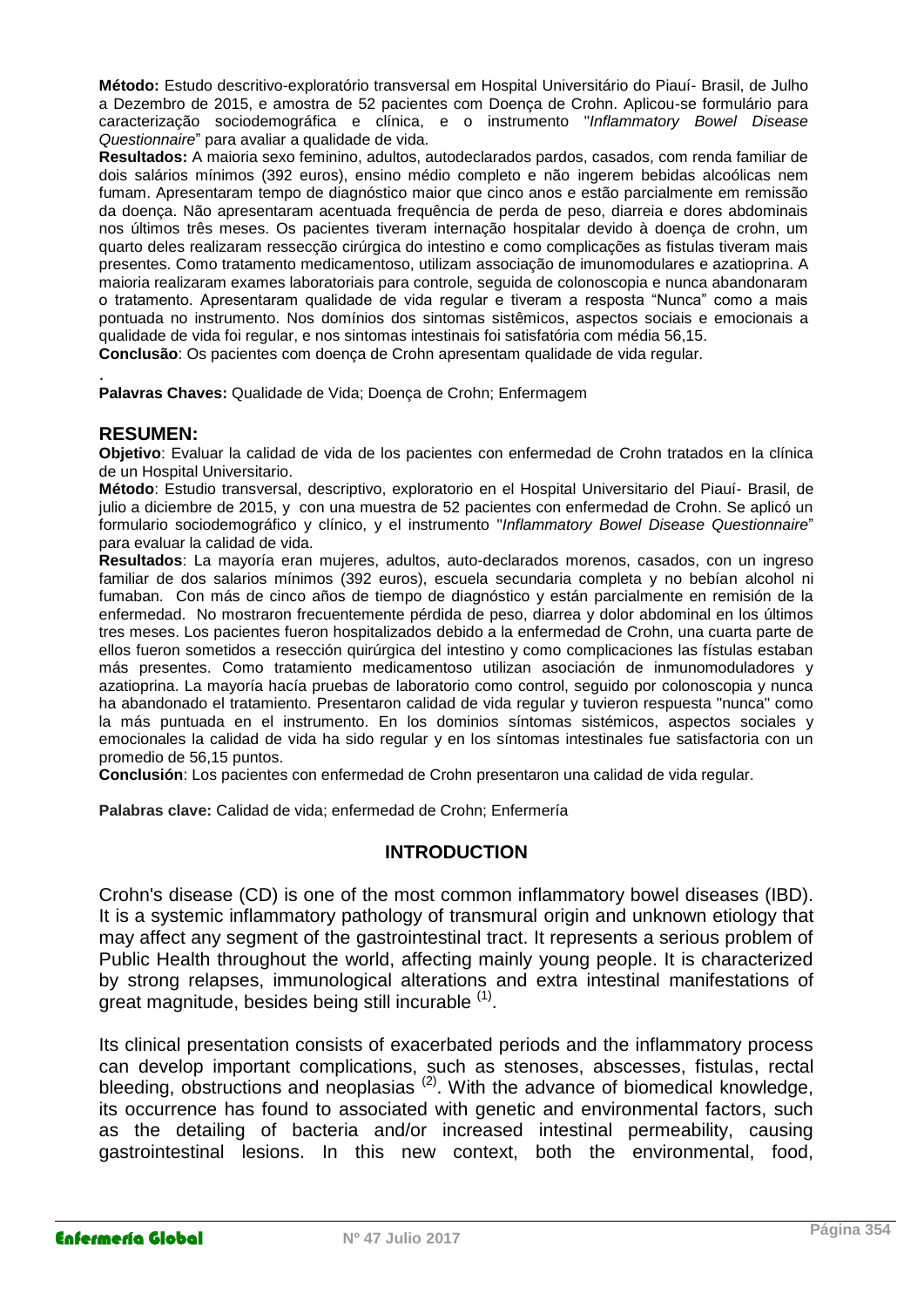immunological and infectious elements have been overly investigated as possible explanations of CD<sup>(3)</sup>.

Several epidemiological studies have shown a growing incidence and prevalence of CD, with about a 15-fold increase in the last decades, especially in New Zealand and Australia, which totaled 16 cases per 100,000 inhabitants, and in the United States with seven per 100,000. With higher occurrence in urban centers and upper-class population, CD has a prevalence of 50:100,000 in developed countries <sup>(1)</sup>.

In Brazil, published studies on CD prevalence are still few, and one of the first highlighted a growing number of CD in the second half of the 20th century<sup>(4)</sup> A study carried out in São Paulo estimated 14.8 cases per 100,000 inhabitants, with an equal incidence among women and men  $(5)$ . In Piaui, there is little published research on this topic, despite the growing interest.

It is now known that CD can cause intestinal signs and symptoms with major repercussions, interfering in the social life of patients. In this context, because this is an aggravating disease, patients deal with numerous complications and exacerbations every day. It is imperative, therefore, to investigate the social, physiological and psychological factors patients face, as these can lead to constant changes with intense experiences considered negative to the well-being, more precisely to the quality of life (QoL).

Studying the QoL in present days is challenging due to the multiplicity and subjectivity that the concept itself carries with it, since there is still no consensus among researchers about its correct definition. The World Health Organization (WHO) has established that QoL represents the perception of an individual about his position in life, in the culture environment and in the value systems in which he lives, and in relation to his goals, viabilities, standards and concerns<sup>(6)</sup>.

QoL is determined by comparing the current to the ideal state, as well as what people consider to be important factors in their lives. This measurement serves as a good parameter for assessing the impact of the disease on individuals' life, considering that both physiological and psychic modifications can have varied effects on these patients and in their whole families, influencing from the functional capacity up to their social well-being<sup>(7)</sup>.

Due to the relevance of this investigation, the following problem was brought into consideration: what are the changes in the QoL of the individuals affected by CD? In view of the importance of the theme, the present study aims to evaluate the QoL of patients with CD assisted at the outpatient clinic of the University Hospital of Piauí (HUPI).

The study of the QoL of people with this incurable pathology is expected to bring great contributions, because the results will help in the inferences, and in the possibility of predict which area needs most care.

## **MATERIAL AND METHOD**

This is a descriptive-exploratory and cross-sectional study with a quantitative approach performed in a sample of 52 patients diagnosed with CD assisted at the HUPI outpatient clinic, a teaching hospital in the municipality of Teresina-PI. Sampling was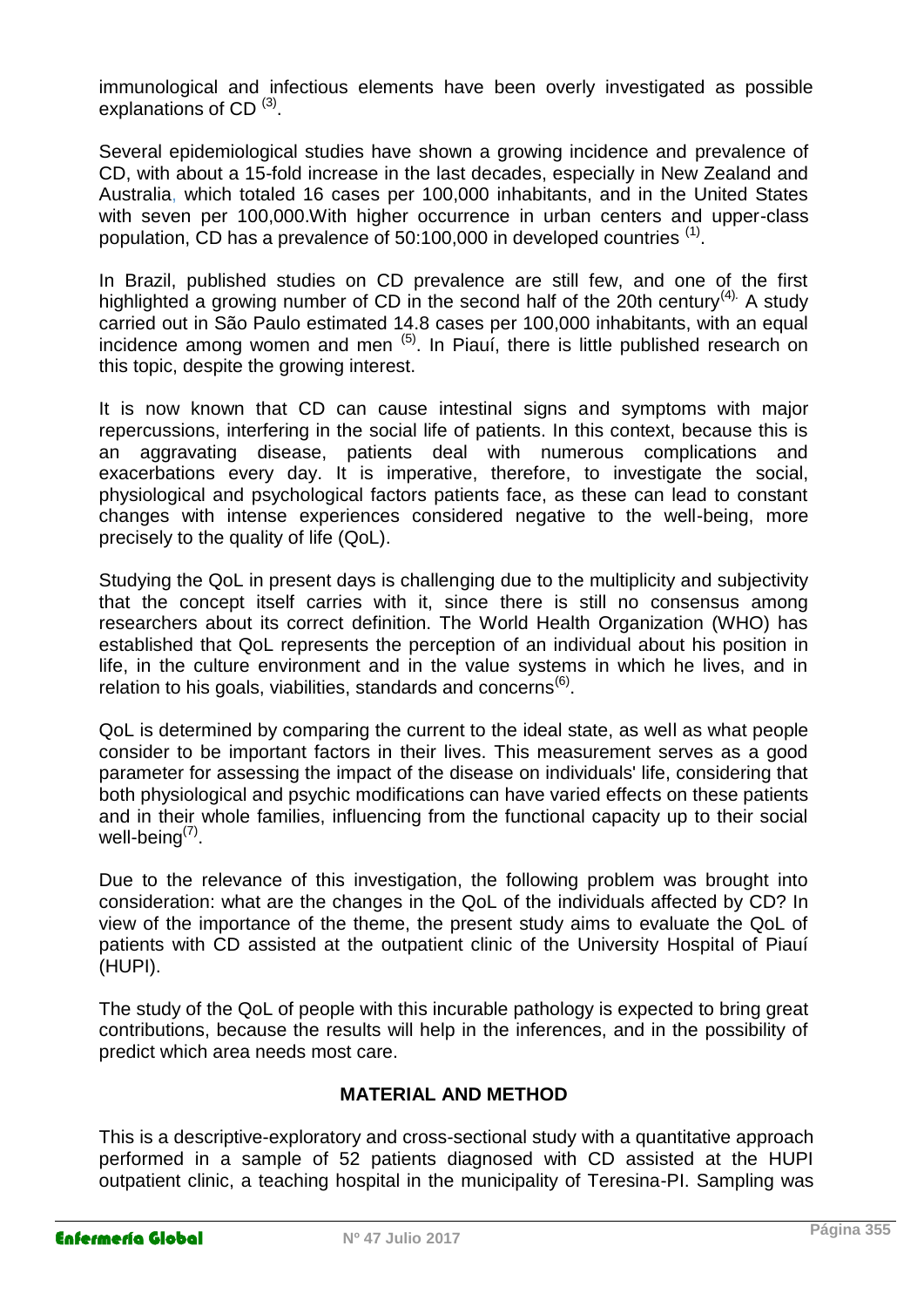non-probabilistic, by convenience. This procedure made it possible to obtain the highest number of CD patients in the sample according to the following inclusion criteria: patients with CD, of both sexes, with confirmed diagnosis, and under outpatient follow-up at the HUPI. Colostomy and/or ileostomy patients were excluded due to the particularity of some items of the instrument used to evaluate the QoL of patients with IBD; hospitalized patients and children (<12 years) were also excluded.

Data were collected using a semi-structured form covering sociodemographic characteristics (sex, age, schooling, family income, number of people living in the house, skin color, smoking and alcohol drinking habits), clinical aspects (diagnosis time, treatment time, associated comorbidities, remission of disease, first symptoms of the disease, more frequent symptoms in the last three months, number of hospitalizations, surgical procedures, examinations, complications and drug treatment). To evaluate the QoL of patients with IBD, we used an instrument *entitled Inflammatory Bowel Disease Questionnaire* (IBDQ).

This instrument is validated and translated into Portuguese, with good psychometric measures regarding validity and reliability, and Cronbach's index of 0.9. It has 32 questions divided into domains, which are presented in an unordered way to reduce bias in responses (8).

These domains are intestinal symptoms, systemic symptoms, social aspects and emotional aspects. Each domain has multiple choice questions with seven alternatives. The score "one" means worse QoL and "seven", better QoL; the total score is the sum of the scores obtained in each domain.

The scale of points resulting from the sum of each response ranges from 32 to 224 points. The following classification of QoL was used as reference: ≥ 200 points corresponds to excellent QoL, 101-150, good QoL, 151-199, regular QoL and  $\leq 100$ , poor QoL <sup>(9)</sup>.

For qualitative evaluation of the sum of each domain of the IBDQ, we used the mathematical method proposed by *Tilio et al* <sup>(10)</sup>. The intervals between the minimum and maximum scores of each domain were divided by three; thus, scores between 24 and 40.99 were considered unsatisfactory; between 41 and 55.99, regular; and from 56 to 70, satisfactory.

As for the systemic symptoms, scores between 6 and 19.99 were considered unsatisfactory; between 16 and 25.99, regular; and from 26 to 35.00, satisfactory. With regard to social aspects, scores between 6 and 19.99 were considered unsatisfactory; between 16 and 25.99, regular; and from 26 to 35.00, satisfactory. In the domain emotional aspects, scores between 19 and 40.99 were unsatisfactory; between 41 and 62.99, regular; and from 63 to 84, satisfactory.

Data collection took place in December 2015. Participants were individually approached at the HUPI gastroenterology outpatient clinic after consultations during immune-modulatory infusions, and monthly at the meeting of the Association of Patients with Crohn's Disease and Ulcerative Colitis in the North and Northeast of Brazil (ACROHNN). The development of the study met the national and international requirements regarding the ethics in research involving human beings, obeying the resolution 422/2012, with number of CAAE 48207115.0.0000.5214.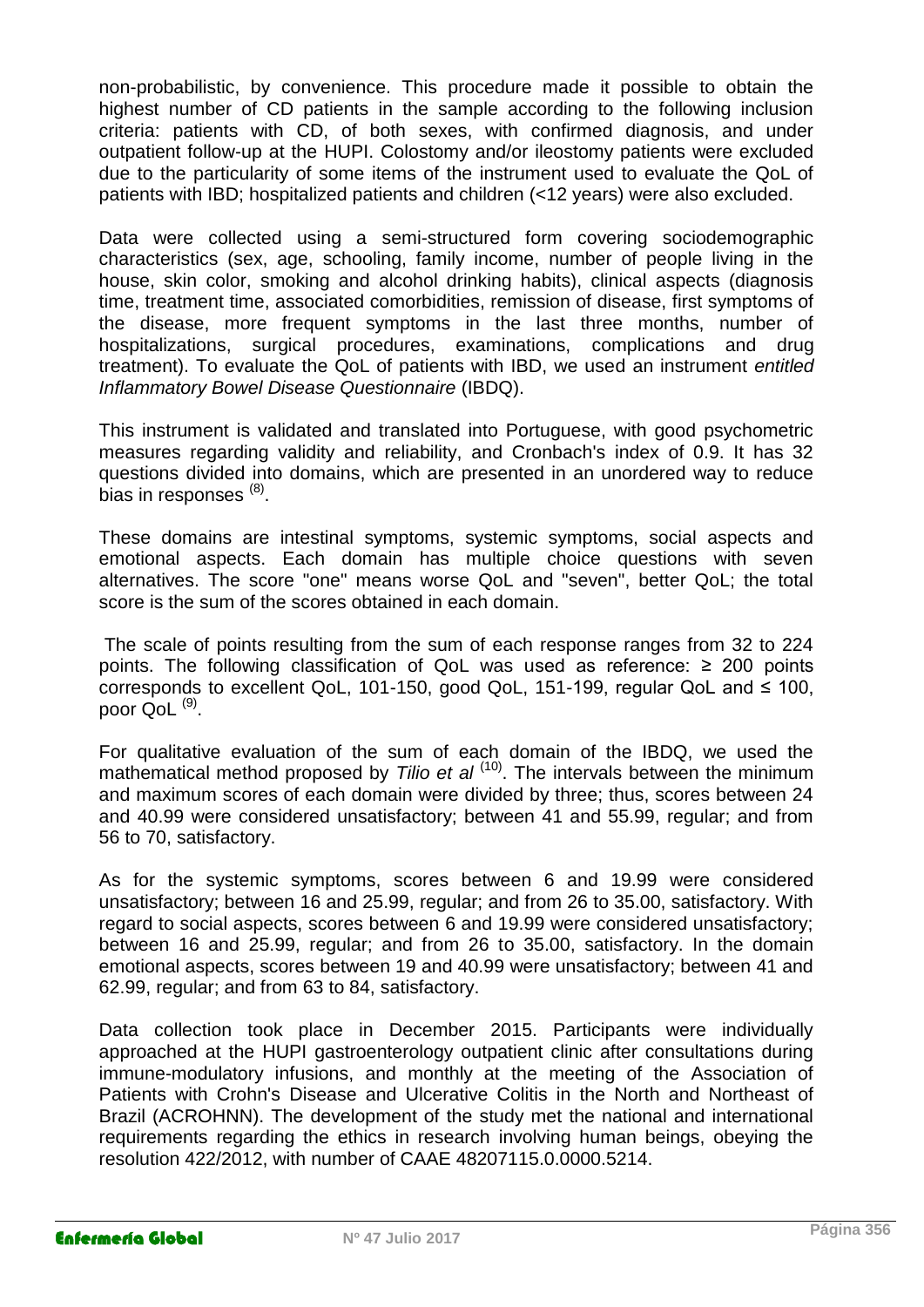The data processing and statistical analysis were performed in the *Statistical Package for the Social Science*, version 20.0. Quantitative variables were presented through descriptive statistics (mean, median and standard deviation). The *t-test* was used *for* comparisons of QoL with sociodemographic and clinical data of patients with CD, and oneway ANOVA was used for variance. The level of significance of p <0.05 F was considered in the analyses.

#### **RESULTS**

Fifty-two patients of both sexes were evaluated: 55.8% were female, aged 26-36 years, reaching a mean age of 37.04 years; 48.1% self-declared to be brown skinned and 34.6% were married or had common-law-marriage. In relation to the family type, 77.0% are nuclear, with an average of 1 to 5 people living in the same household, 25.0% live with monthly income of two minimum wages and 17.3% with more than five wages, considering the current value of € 191. Regarding schooling, 44.2% of the sample had a high school education, 26.9% were unemployed, 26.9% pensioners, and 63.5% claim to follow the Roman Catholic Apostolic religion.

Regarding habits, 96.2% of the participants declared to be non-smokers and 80.8% stated that they did not drink alcoholic beverages. The characteristics of the study population for the analyzed variables are described in Table 1.

| <b>Variables</b>            | $m \pm sd$                 | $\mathsf{n}$ | %    |  |
|-----------------------------|----------------------------|--------------|------|--|
| Age (years)                 | $\overline{37.04}$ ± 13.84 |              |      |  |
| $15 - 25$                   |                            | 21           | 40.4 |  |
| $26 - 36$                   |                            | 25           | 48.1 |  |
| $37 - 47$                   |                            | 51           | 9.6  |  |
| $38 - 58$                   |                            | 1            | 1.9  |  |
| <b>Sex</b>                  |                            |              |      |  |
| Female                      |                            | 29           | 55.8 |  |
| Male                        |                            | 23           | 44.2 |  |
| <b>Skin Color</b>           |                            |              |      |  |
| <b>Brown</b>                |                            | 34           | 65.4 |  |
| White                       |                            | 12           | 23.0 |  |
| <b>Black</b>                |                            | 6            | 11.6 |  |
| <b>Schooling</b>            |                            |              |      |  |
| Illiterate                  |                            | 3            | 5.8  |  |
| <b>Primary Education</b>    |                            | 9            | 17.3 |  |
| Secondary Education         |                            | 23           | 44.2 |  |
| <b>Higher Education</b>     |                            | 16           | 30.8 |  |
| Postgraduate Degree         |                            | $\mathbf{1}$ | 1.9  |  |
| <b>Marital Status</b>       |                            |              |      |  |
| Married/Common-Law Marriage |                            | 18           | 34.6 |  |
| Single                      |                            | 12           | 23.1 |  |
| Widow/widower               |                            | 12           | 23.1 |  |
| <b>Divorced</b>             |                            | 10           | 19.2 |  |
| <b>Occupation</b>           |                            |              |      |  |
| Pensioner                   |                            | 14           | 26.9 |  |
| Unemployed                  |                            | 14           | 26.9 |  |
| Housewife                   |                            | 13           | 25.0 |  |
| Retired                     |                            | 8            | 15.4 |  |
| Employed                    |                            | 3            | 5.8  |  |
| <b>Family type</b>          |                            |              |      |  |
| Nuclear                     |                            | 40           | 77.0 |  |

|  |                                                         |  | Table I - Distribution of sociodemographic and economic characteristics of |  |
|--|---------------------------------------------------------|--|----------------------------------------------------------------------------|--|
|  | patients with CD (n = 52). Teresina (PI), Brazil, 2015. |  |                                                                            |  |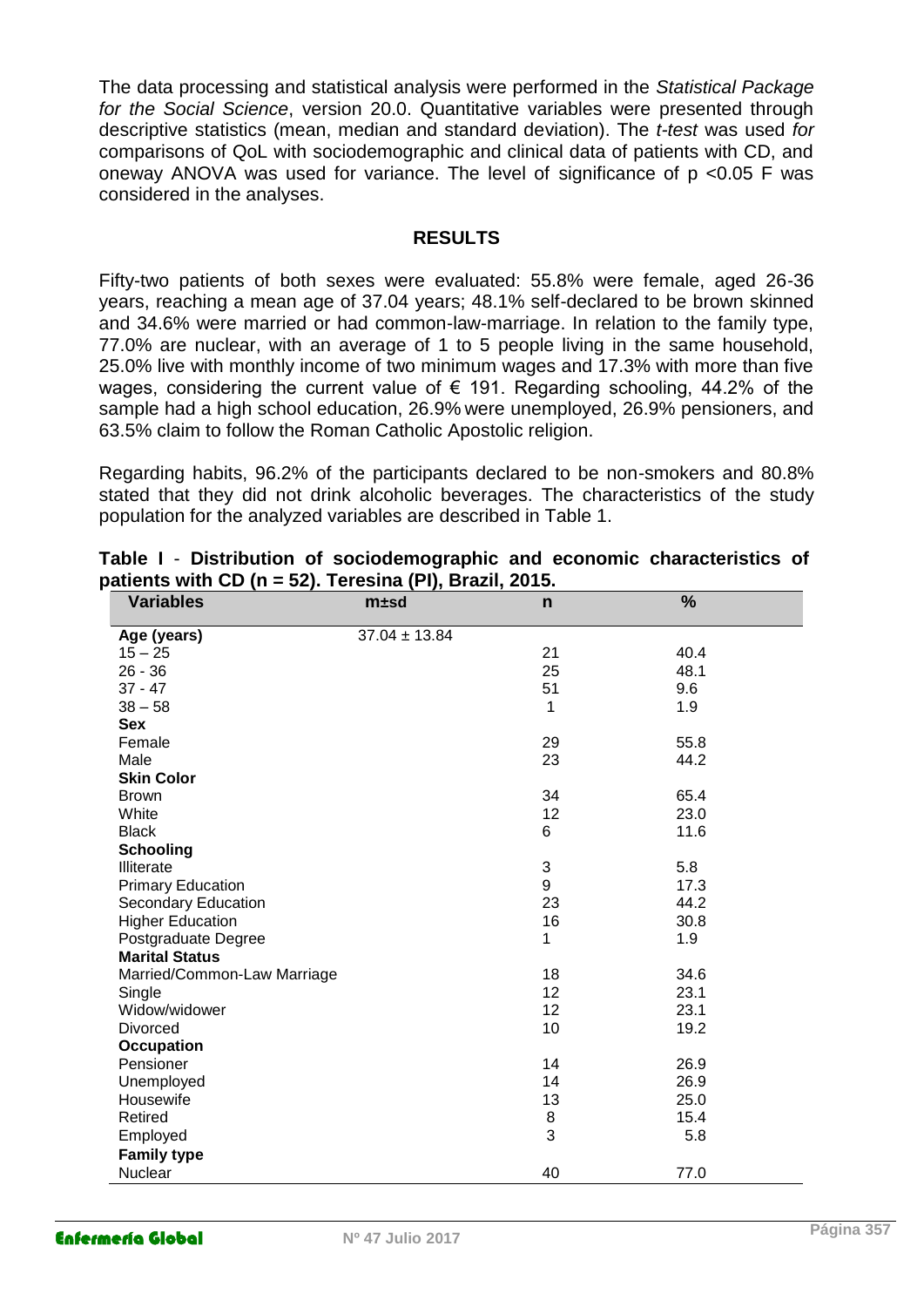| Extensive                            | 9                | 17.3 |
|--------------------------------------|------------------|------|
| Unitary                              | 1                | 1.9  |
| Rebuilt                              | $\overline{2}$   | 3.8  |
| Lives                                |                  |      |
| Accompanied                          | 49               | 94.2 |
| Alone                                | 3                | 5.8  |
| Number of people living in the house |                  |      |
| $1 - 5$                              | 45               | 86.5 |
| 6 - 11 people                        | $\overline{7}$   | 13.5 |
| Family income *                      |                  |      |
| Less than 1 (minimum wage)           | 11               | 21.2 |
| One (1) Minimum Wage                 | 10               | 19.2 |
| Two (2) Minimum Wages                | 13               | 25.0 |
| Three (3) Minimum Wages              | 1                | 1.9  |
| Four (4) Minimum Wages               | 8                | 15.4 |
| More than five (5) Minimum Wages     | $\boldsymbol{9}$ | 17.3 |
| <b>Smoking Habits</b>                |                  |      |
| Yes                                  | $\overline{2}$   | 3.6  |
| No                                   | 50               | 96.2 |
| <b>Etilism</b>                       |                  |      |
| Yes                                  | 10               | 19.2 |
| No.                                  | 42               | 80.8 |
| <b>Religion</b>                      |                  |      |
| Roman Catholic Apostolic             | 33               | 63.5 |
| Evangelic                            | 15               | 28.9 |
| Other                                | $\overline{2}$   | 3.8  |
| None                                 | $\overline{2}$   | 3.8  |

\* Value of the minimum wage in  $\epsilon$  191. m = mean, sd = standard deviation.

Regarding clinical aspects, the time of diagnosis of CD was more than five years in the case of 36.5% of the sample. Regarding remission, 50.0% answered that they are not active. As for intestinal symptoms in the three months prior to data collection, it was verified that 34.0% did not present weight loss, only 26.9% had abdominal pain and 35.0% of the cases did not have diarrhea.

As for the existing comorbidities, 86.5% reported none. About one in three cases have already been hospitalized during the course of the disease.

Regarding the appearance of complications related to CD, 53.8% stated that they have or already had fistula, 35.5% have already presented rectal bleeding/hemorrhage. A quarter of the interviewees have already undergone surgical resection of the intestine. Regarding the examinations for treatment/control of the disease during the year 2015, 96.1% had performed laboratory tests and 55.7%, colonoscopy.

All participants used infliximab intravenously, and 46.2% use oral aziotioprin, with respect to combined pharmacological therapy used at present. There was no report of abandonment of treatment (Table 2).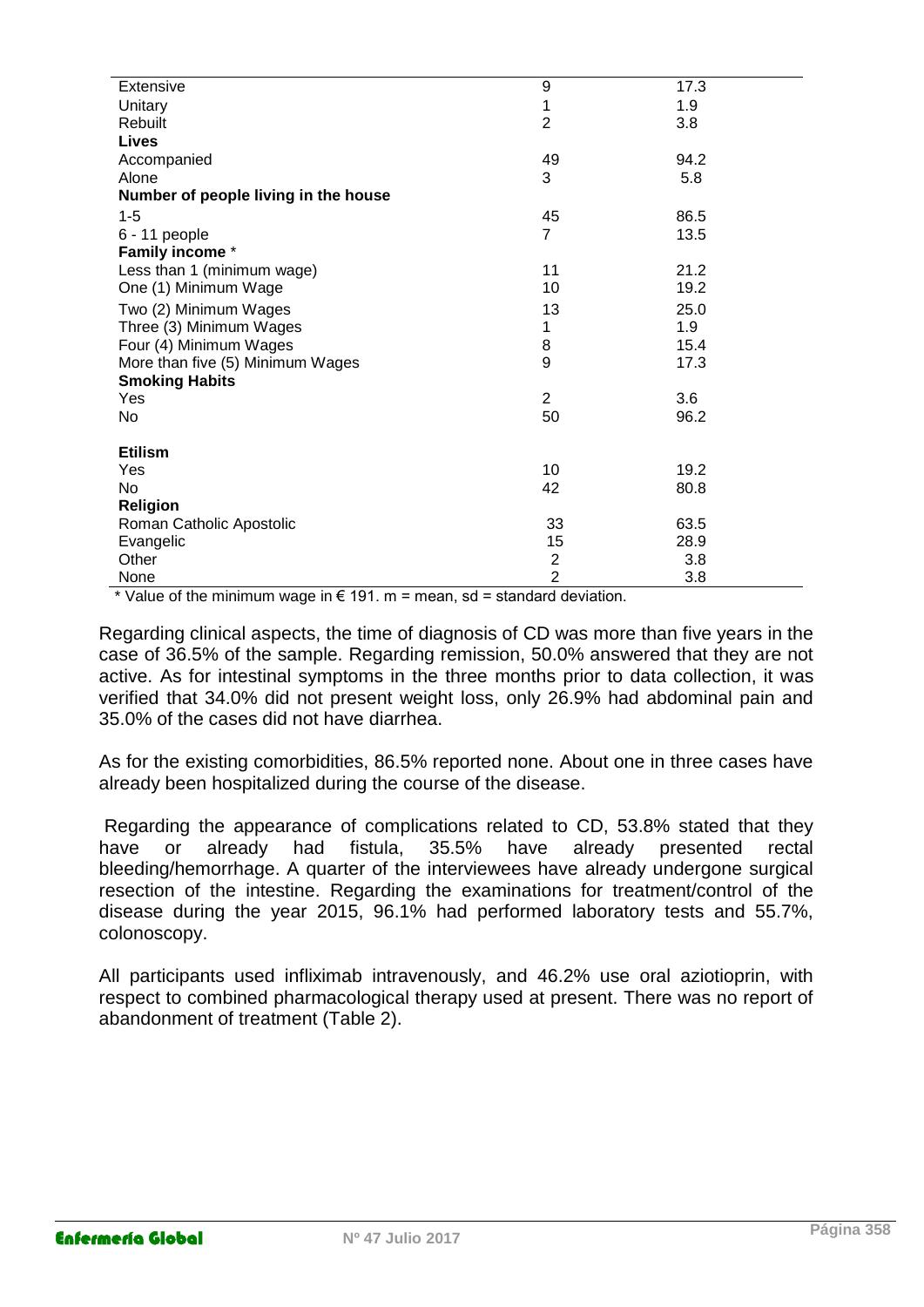## **Table II - Characterization of Clinical Aspects of patients with CD (n = 52). Teresina (PI), Brazil, 2015.**

| <b>Variables</b>                                | $\mathbf n$    | $m \pm sd$      | $\frac{0}{0}$ |
|-------------------------------------------------|----------------|-----------------|---------------|
|                                                 |                |                 |               |
| <b>CD Diagnosis Time (years)</b>                |                |                 |               |
| Less than one $(1)$                             | $\mathfrak{Z}$ |                 | 5.8           |
| One $(1)$                                       | 3              |                 | 5.8           |
| Two $(2)$                                       | 10             |                 | 9.6           |
| Three $(3)$                                     | 5              |                 | 19.2          |
| Four $(4)$                                      | $\overline{4}$ |                 | 7.7           |
| Five years                                      | 8              |                 | 15.4          |
| Over five $(5)$                                 | 19             | $6.73 \pm 6.06$ | 36.5          |
| <b>Disease Remission</b>                        |                |                 |               |
| Yes                                             | 26             |                 | 50.0          |
| CD intestinal symptoms in the last three months |                |                 |               |
| Abdominal pain                                  | 18             |                 | 34.5          |
| Diarrhea                                        | 14             |                 | 26.9          |
| Weight loss                                     | 19             |                 | 36.5          |
| Others                                          | 27             |                 | 51.9          |
| <b>Admission due to CD</b>                      |                |                 |               |
| Yes                                             | 19             |                 | 36.5          |
| <b>Complications due to CD</b>                  |                |                 |               |
| <b>Fistulas</b>                                 | 28             |                 | 53.8          |
| Rectal bleeding/hemorrhage                      | 19             |                 | 36.5          |
| <b>Others</b>                                   | 8              |                 | 15.4          |
| <b>Medications</b> used                         |                |                 |               |
| Mezalasine                                      | 14             |                 | 23.1          |
| Azothiothrin                                    | 24             |                 | 46.2          |
| Infliximab                                      | 52             |                 | 100           |

 $M =$  mean,  $sd =$  standard deviation. Source: direct search

The study showed that 32.7% had regular QoL, 30.8% had good QoL, 26.9% had excellent QoL, and 9.6% had a poor QoL

No significant differences were found in the mean values of overall QoL between sexes, both of which were classified as good according to the IBDQ scale. Participants who had presented weight loss, abdominal pain and diarrhea had lower QoL values, that is, worse QoL.

Illiterate CD patients had low average QoL, which differed statistically from those with high school ( $p = 0.021$ ) and higher education ( $p = 0.035$ ), both with a good average QoL. The presence of fistula and hemorrhage, as well as the marital status, did not lead to statistically significant differences in the study population (Table 3).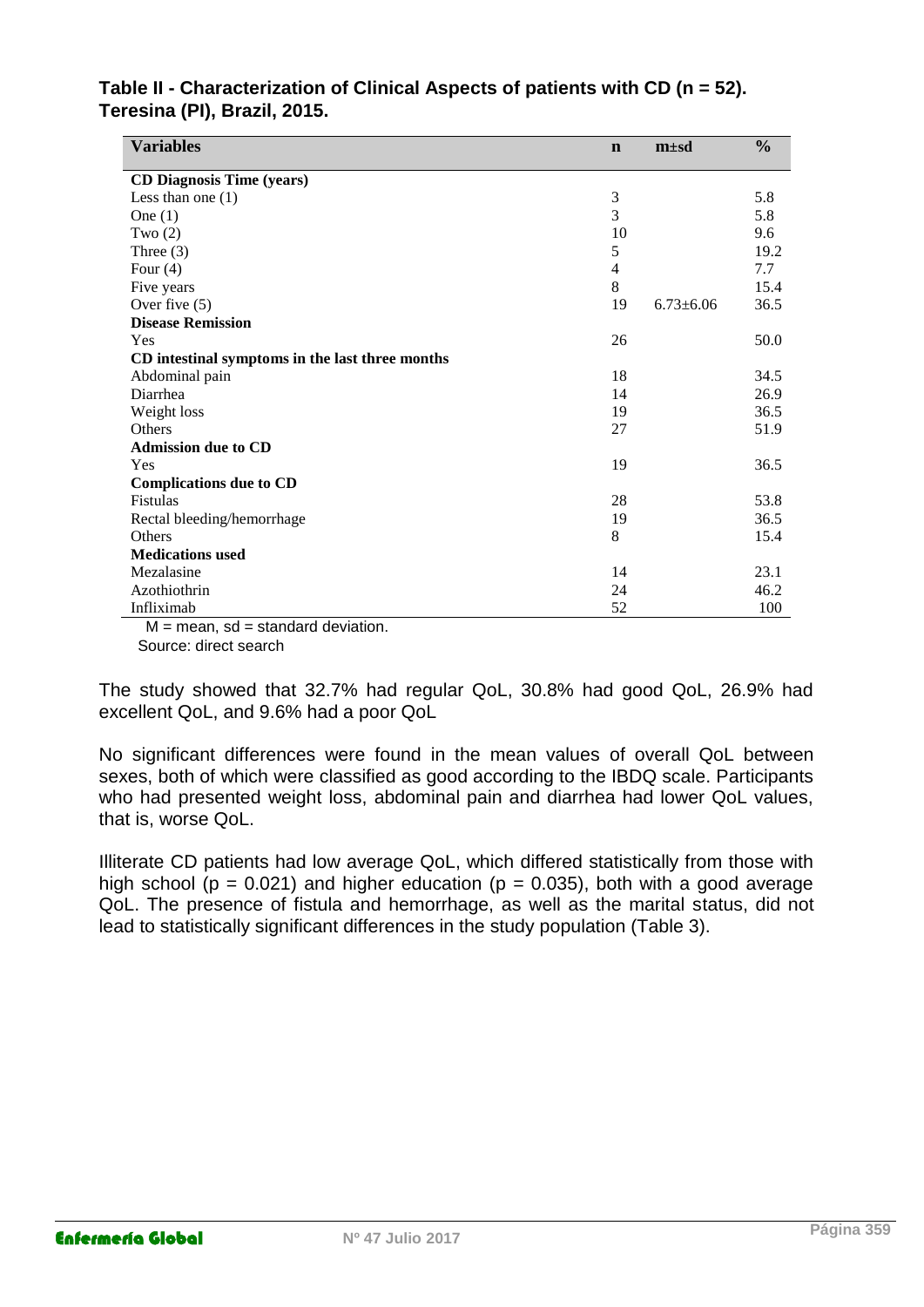**Table III - Comparison of means of overall QoL according to IBDQ scale, regarding gender, weight loss, abdominal pain, diarrhea, fistula and hemorrhage, schooling and marital status. Teresina (PI), Brazil, 2015.**

|                         | $QoL$ (n=52)        | p-value                     |  |
|-------------------------|---------------------|-----------------------------|--|
|                         | $(m\pm sd)$         |                             |  |
| <b>Sex</b>              |                     |                             |  |
| Male                    | 166.76±46.21        | $0.311^{a}$                 |  |
| Female                  | 154.13±41.43        |                             |  |
| <b>Weight Loss</b>      |                     |                             |  |
| <b>Yes</b>              | $141.74 \pm 36.07*$ | $0.015$ $^{\mathrm{a}**}$   |  |
| No                      | 172.36±45.02        |                             |  |
| Abdominal pain          |                     |                             |  |
| <b>Yes</b>              | 132.17±36.25*       | $0.000^{\,\mathrm{a}^{**}}$ |  |
| N <sub>o</sub>          | 176.53±40.49        |                             |  |
| <b>Diarrhea</b>         |                     |                             |  |
| Yes                     | 140.71±32.29*       | $0.041$ $^{\mathrm{a}**}$   |  |
| No                      | 168.71±45.92        |                             |  |
| <b>Fistula</b>          |                     |                             |  |
| Yes                     | 164.64±43.32        | $0.546$ <sup>a</sup>        |  |
| No                      | 157.13±45.78        |                             |  |
| Hemorrhage              |                     |                             |  |
| Yes                     | 153.53±48.10        |                             |  |
| N <sub>o</sub>          | 165.58±41.90        | 0.349 <sup>a</sup>          |  |
| <b>Schooling</b>        |                     |                             |  |
| Illiterate              | 92.33±15.01*        |                             |  |
| Primary Education       | 155.78±46.26        |                             |  |
| Secondary Education     | 169.09±36.23        | $0.035^{b**}$               |  |
| <b>Higher Education</b> | 165.47±48.03        |                             |  |
| <b>Marital Status</b>   |                     |                             |  |
| Single                  | 171.00±43.44        |                             |  |
| Married                 | 167.72±44.21        | $0.314^{b}$                 |  |
| Divorced                | 162.30±35.14        |                             |  |
| Widow/widower           | 140.58±49.97        |                             |  |

 $a^a$  = t-test;  $b^b$  = One way ANOVA; \* Statistically lower mean values. \*\* Significant pvalues at the 95% level.

As for IBDQ domain scores, intestinal symptoms had a standard deviation (SD) of  $56.15 \pm 12.04$  with a median of 60, reaching a maximum value of 70 points; systemic symptoms had  $23.35 \pm 7.17$  SD, median of 24.50, minimum value of 6 and maximum of 35 points; social aspects had  $25.71 \pm 8.23$  SD, median of 28.0, minimum of 6 and maximum of 35; emotional aspects has  $58.21 \pm 18.81$  SD, median of 62, minimum of 19 and maximum of 84.

The overall score of QoL had a standard deviation of  $161.17 \pm 44.15$ , with a median of 169, a minimum of 60 and a maximum of 223. This information is shown in figure I.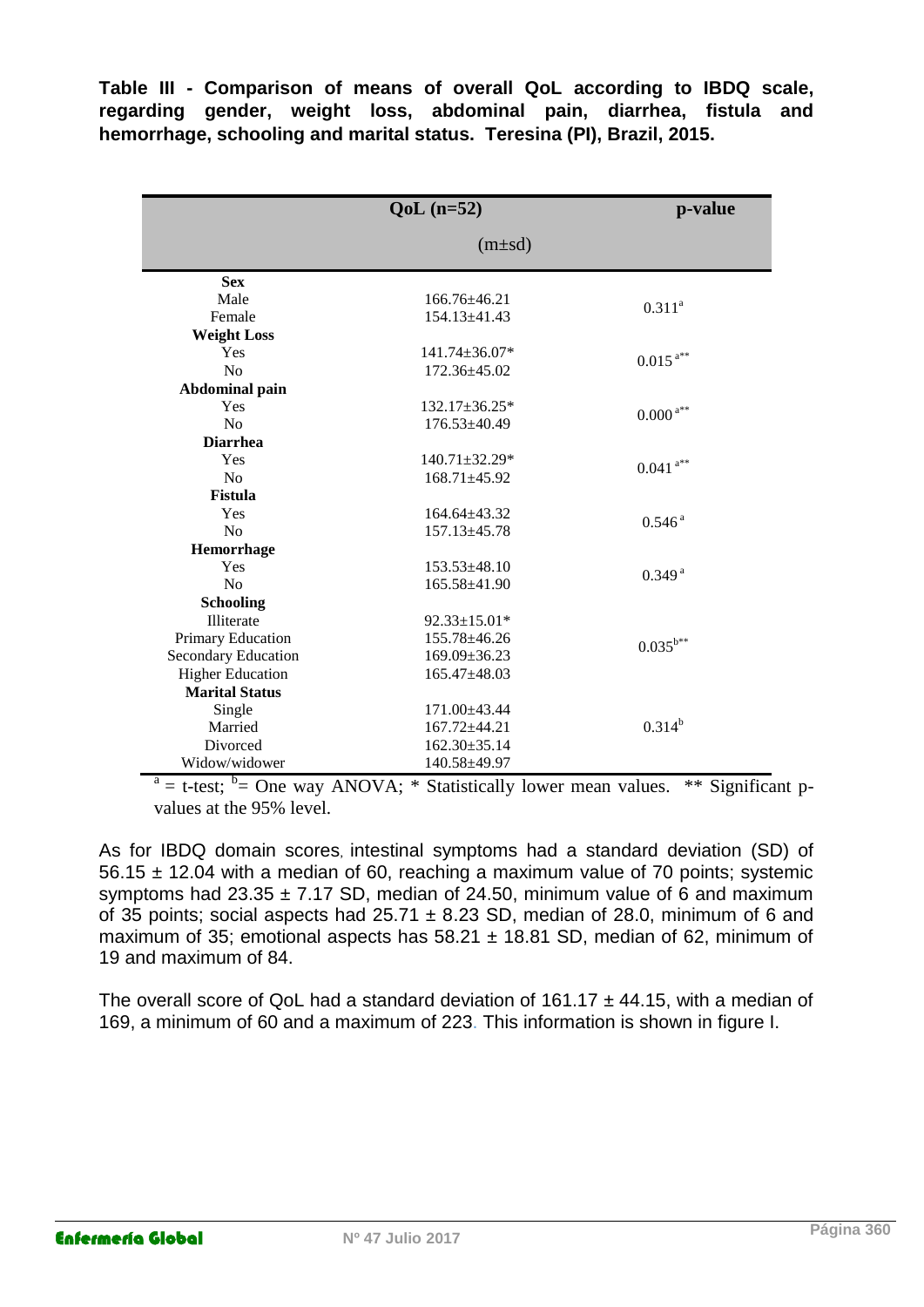**Figure 1 - Domains of the IBDQ of CD patients (n = 52). Teresina (PI), Brazil, 2015.**



## **Qualitative analysis of IBDQ scores**

In the analysis of IBDQ domains, 53.9% of respondents answered that in the last two weeks they did not have diarrhea, 44.3% had no cramps and 19.0% had felt discomfort due to pain in the intestines, and 9.3% had swelling. Regarding the issue of flatulence, 44.2% reported no problems; 76.9% did not present "rectal bleeding" at defecation.

As for accidental evacuation in clothes, 78.9% said they never had this problem, and 71.4% did not present difficulty to evacuate, being unable to evacuate despite the effort, and 11.5% had felt nauseous in the last two weeks. In the domain of intestinal symptoms, the QoL of the study participants was satisfactory, with a mean of 56.15.

Regarding the domain of systemic symptoms, when asked about the frequency of feeling tired, fatigued or exhausted in the last two weeks, there was a similarity between "never and rarely" responses, corresponding to 23.1%; as for physical disposition felt, 32.6% showed a moderate amount of energy and 15.4% felt bad.

Regarding the frequency of problems that prevented them from having a good night of sleep or waking up due to intestinal dysfunction, 48.1% said they never had such problem, and 32.6% reported having a problem in maintaining their body weight. The QoL in this domain was regular, with a mean of 23.35.

In the domain of social aspects, 51.9% participants answered that they had not been unable to go to school or work because of the intestinal problem in the last two weeks, wilhe 17.4% responded "always" and "almost always". In relation to canceling or delaying an appointment due to evacuation dysfunction, 5.9% answered that this always happens and 15.3% reported having difficulties to play sports or have fun as much they would like.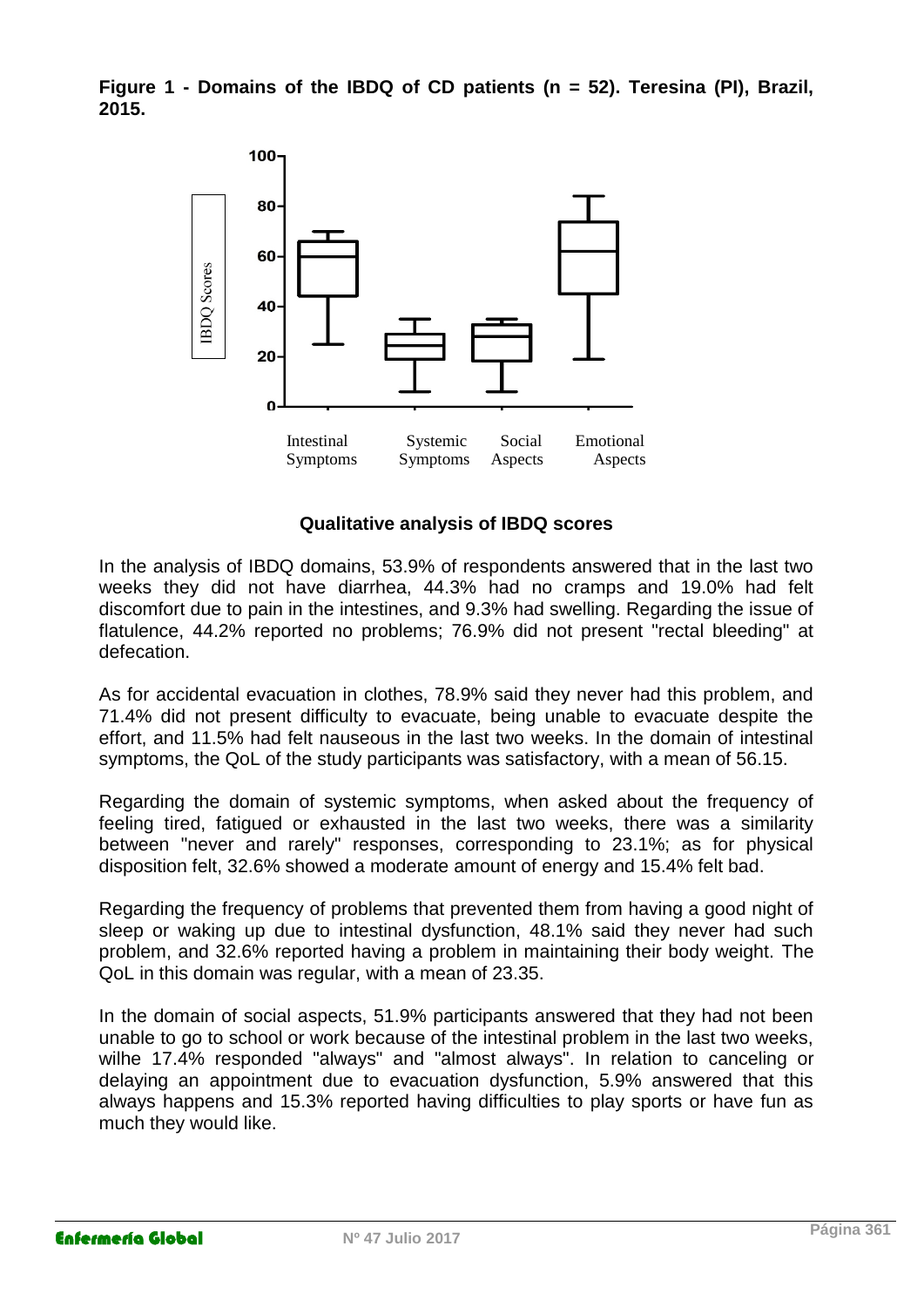Regarding the frequency of avoiding places that do not have easy access to toilets, 55.9% answered that they never had this problem and 11.5% said they always suffer with this impasse. In the aspect of diminished sexual activity because of the intestinal problem, 28.4% of respondents said they had experienced no limitation in the past few weeks. The QoL in this domain was regular, with an average of 25.71.

As for emotional aspects, 27.0% of participants said they rarely feel frustrated, impatient or restless; 51.6% stated that they never wondered about the possibility of having surgery due to the intestinal problem. When asked about the fear felt in not finding a close toilet, 9.6% reported that they felt this fear in the last two weeks. As for feeling depressed and without courage, 17.3% reported that they always have these feelings.

As for the frequency of feeling worried or anxious, due to the concerns that CD itself entails, 36.7% answered never having such feelings, and 11.5% affirmed to feel relaxed and tranquil.

About being embarrassed because of the intestinal problem, 13.7% said they have suffered with this, and 11.5% always felt like crying in the last two weeks, 50.0% did not feel anger because they have IBD. The participants' QoL was regular in this domain, with a mean of 58.21.

It is also worth noting that in relation to feeling angry, 27.0% answered that they had never had this attitude in the last two weeks, just as 34.6% never felt lack of understanding by other people. Regarding satisfaction or thankfulness with their personal lives, 34.6% answered that they feel extremely satisfied and could not be happier or grateful at this time. In this area the participants' QoL was regular, with a mean of 58.21.

There were similarities in the answers "always and very few times" in relation to feeling worried and anxious, but "Never" was the alternative that prevailed.

## **DISCUSSION**

In this study, there was a greater incidence of CD in the adult age group. Scientific evidence has pointed to a greater development of DC among younger people, as it most commonly begins during adolescence and at the beginning of adult life <sup>(11)</sup>. On the other, some advocate that there is no difference in the clinical course of the disease when the age parameter is considered, and the worst QoL of AD patients is seen in old ages <sup>(12)</sup>.

Prevalence of females, brown skinned people, married/living a common-law-marriage and with complete high school were also noted in the study. These data, in particular regarding sex, is recurrent in most international and Brazilian studies  $(8-12)$ . However, the authors claim that this is not a general feature, and may depend on geographical location, as well as on gender-related differences in cultural habits and their different inherent risk factors <sup>(13)</sup>.

A study investigating the relationship between clinical and sociodemographic factors and QoL showed that there is no direct relation, and that gender is not a predictive factor. On the other hand, QoL tends to be better among men with IBD compared to women<sup>(14-15)</sup>. This study also reported that the brown or white skin colors were more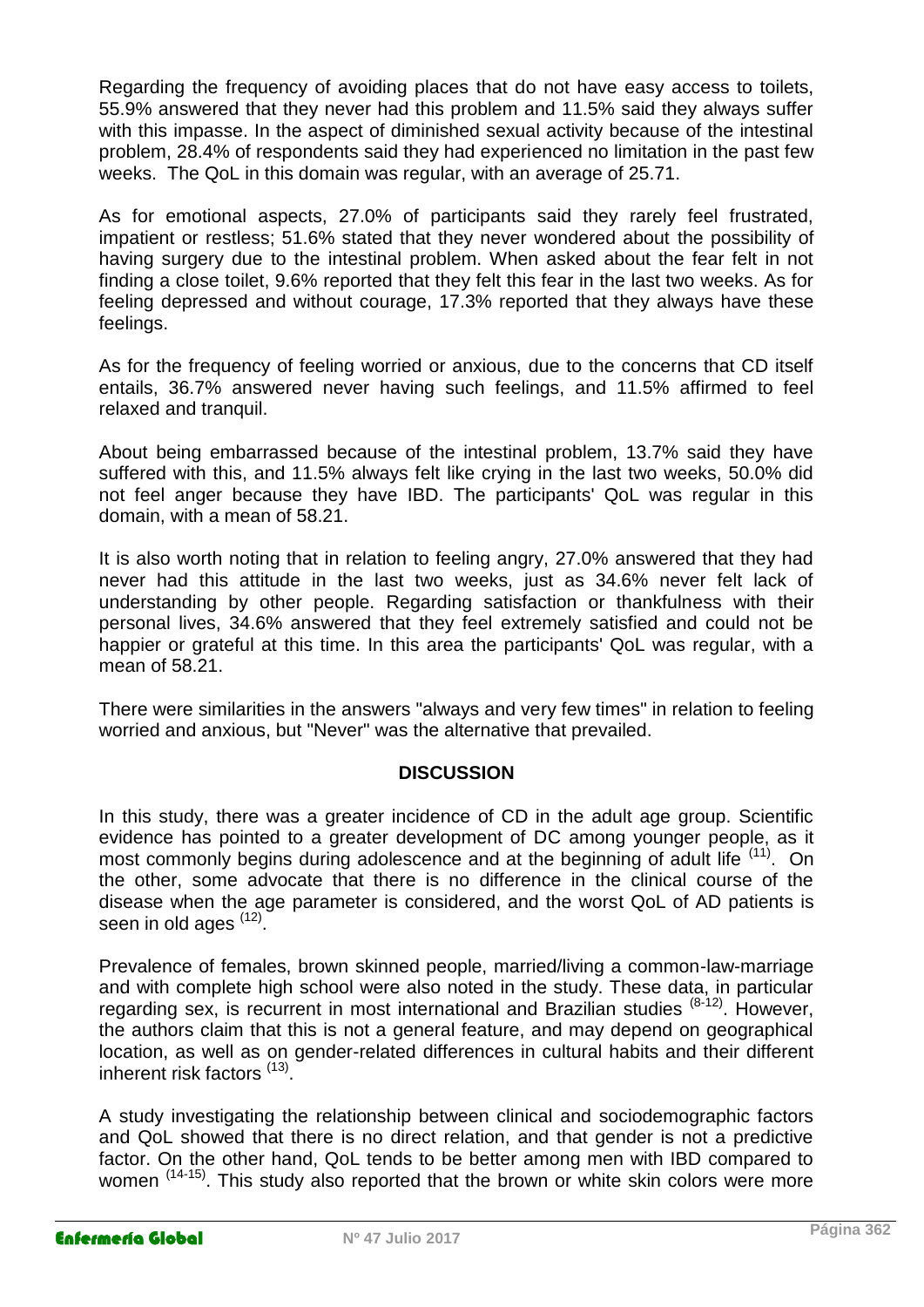prevalent in CD cases, although there is no significant correlation. Similar findings were found in our present research (16).

Highest educational level was significantly related to better QoL. This can be explained by the ability to obtain more information, including greater knowledge of the possible complications of the disease and a lower level of anxiety  $(17-12)$ . In this sample, the illiterates presented poor QoL. This has also been found in other studies with CD patients that showed inferior results in relation to QoL <sup>(18-19)</sup>.

Notably, most participants live with a family income of two minimum wages, have a nuclear form of family organization, and are unemployed. These information correlate with the social profile of the population in Brazil, in particular of patients who seek Public University Hospitals<sup>(20)</sup>. On the other hand, considering some factors that may influence in certain areas, mainly in the social and psychological scope, being close to family and having their support is crucial and promote satisfactory results in the recovery of patients. A study that evaluated the labor ability of IBD patients, including CD, found high rates of unemployment compared with the regular population<sup> $(21, 19, 22)$ </sup>.

The QoL in many dimensions is significant lower among patients who are not actively engaged in work, since the professional situation is viewed as a basic and strongly influent aspect, especially in patients with chronic disease  $(23)$ . On the other hand, recent research pointed out that although patients were active, this led to no significant changes in the QoL assessment, which is similar data to those found in the present survey  $(24)$ .

Moreover, another factor of great interest is the smoking habit among CD patients, because this represents a consistent risk factor to occurrence and evolution of CD associated with other factors. Evidence shows that patients who are active smokers have about 2- to 4-fold higher risk of having the disease than ex-smokers and nonsmokers <sup>(25)</sup>.

On the other hand, studies with a sample of 32 CD patients found no greater risk to the emergence of CD among smokers, although among ex-smokers, 72.7% developed the IBD after quitting the habit. In this study, there was a low prevalence of smokers among patients, probably due to the low sample size. In turn, the relationship of influence between tobacco and QoL with both types of IBD still required studies for confirmation <sup>(26,18)</sup>.

Despite signs of abdominal pain, diarrhea and weight loss are common and significant among CD patients, major occurrences in the past three months were not observed in this study. However, it is pertinent to clarify that these signs are more incident during the active phase of the disease, with a significant decrease in the remission phase. This can be explained by the fact that all participants adhere to adequate drug treatment through the various degrees of intensity. On the other hand, these symptoms led to lower values of QoL, a fact also noted in other studies <sup>(27)</sup>.

In this way, it is clear that CD intestinal symptoms negatively influence the QoL of patients. The symptoms presented by IBD patients may generate high-impact changes, be it in the early or late stages. In this investigation, it was found that a significant number of patients experienced associated symptoms of weight loss, followed by abdominal pain and diarrhea, more intensely at the early diagnosis of the disease, because abdominal pain is quite common in the active phase of the disease<sup>(15)</sup>.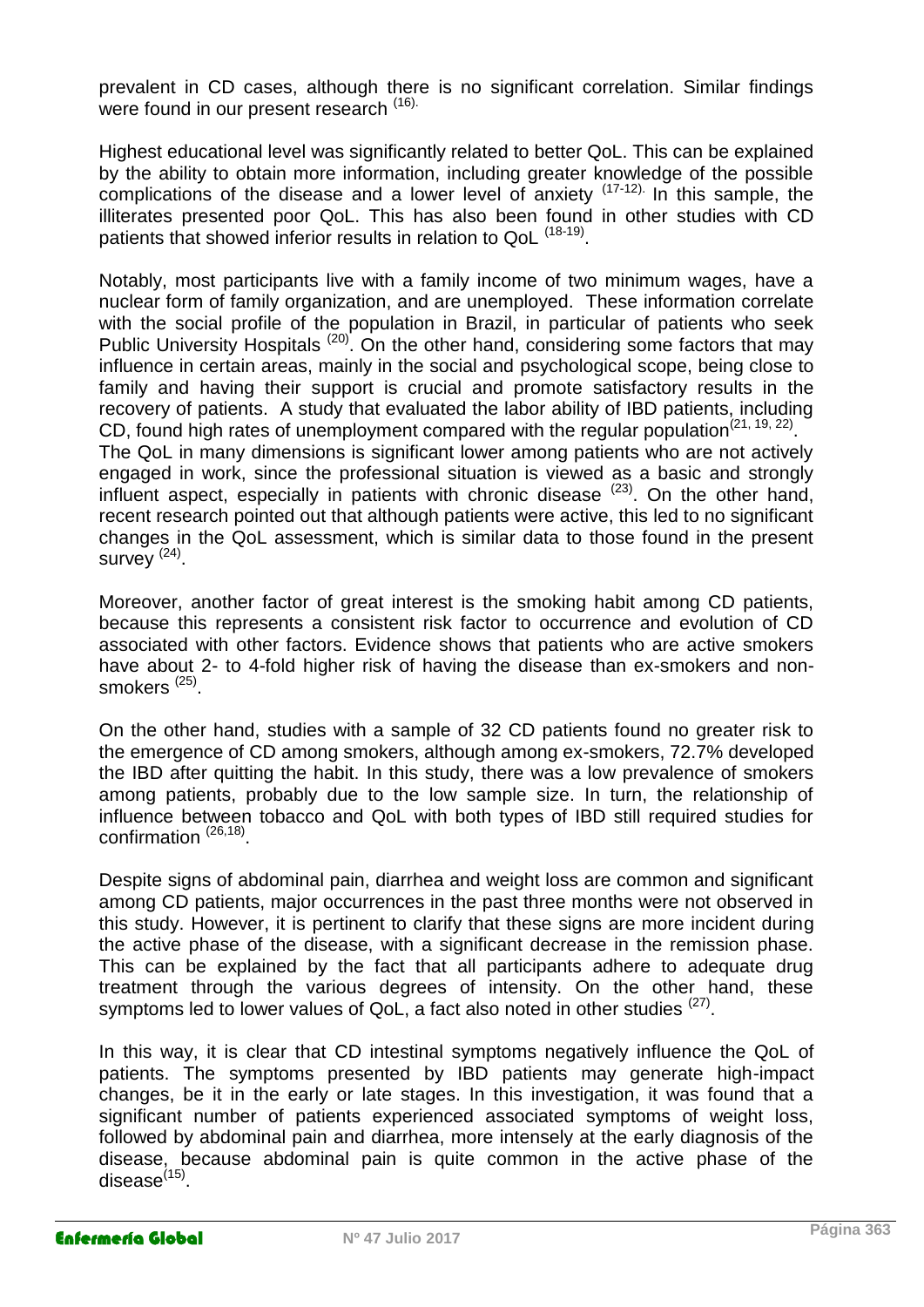It was shown that the time of diagnosis, be it late or early, is not a variable directly related to QoL of CD patients. The difference can be linked to several other aspects  $<sup>(18)</sup>$ . On the other hand, evidence confirmed that patients who found disease more</sup> recently tend to be more anxious, which considerably influences the QoL although such significance has not been demonstrated, the longer the duration, the better the  $\mathsf{Qol}^{(28)}$ .

Another feature that leads to worst QoL is the occurrence of hospitalizations, as lower IBDQ scores have been found in other research studies. From the point of view of the clinic, high numbers of hospitalizations and complications are determining factors of QoL. As for the presence of fistula, data found in this study and other research has showed lower indices of QoL in these patients <sup>(29)</sup>.

These results are similar to population-based findings on CD patients, in which a cumulative risk of development of fistula of 33 and 50% was found after 10 and 20 years of diagnosis. Thus, it is interesting to emphasize that these patients have higher risk of needing surgical procedures, another variable that has strong influence on  $\mathsf{Qol}^{(30)}.$ 

The QoL aims at improvement of wanting to live harmoniously as well, to display new health conditions <sup>(7).</sup> The qualitative analysis of IBDQ demonstrated regular QoL. This sample achieved results above the expected, in that the alternative "never" (better QoL) was the main response and that participants feel extremely satisfied, thankful and happy. It is worth noting that there was a predominance of regular Qol in the systemic, social and emotional domains. This is to a study developed with the focus of assessing the QoL among IBD patients<sup>(31)</sup>

These results show that CD patients have had a regular QoL in the last two weeks. However different factors, such as, the situation of the patient at that moment and his view of his own QoL are fundamental factors that should be considered to the clinical outcome.

On the other hand, data on the intestinal domain obtained the highest mean, and classified as satisfactory QoL  $(31)$ . This fact can be explained by the fact that the majority of patients are in the remission of the disease, responding well to drug therapy. This component refers to the physical aspects of the disease itself.

It is worth noting that the scores obtained are similar to those found in IBD patients in other countries such as United Kingdom and United States, in particular to the components of intestinal symptoms and emotional aspects (8).

In contrast, another study using the IBDQ found 73.33% of individuals with good to excellent and QoL, and only 26.66% with regular or bad QoL. Discrepancies in these results can have a direct relation with the varied methodologies. However, major significance of IBDQ was not found when extended for a period exceeding 60 days, instead of 15 days  $(18)$ . A factor to be considered at this moment is fact that these patients are affected by a disease of chronic nature, who in addition to phases of remission and exacerbation, causes a negative impact <sup>(31,32)</sup>.

It is interesting, in this context, to emphasize that QoL in general is linked to the influence and activity of the disease at the present moment, as well as the individual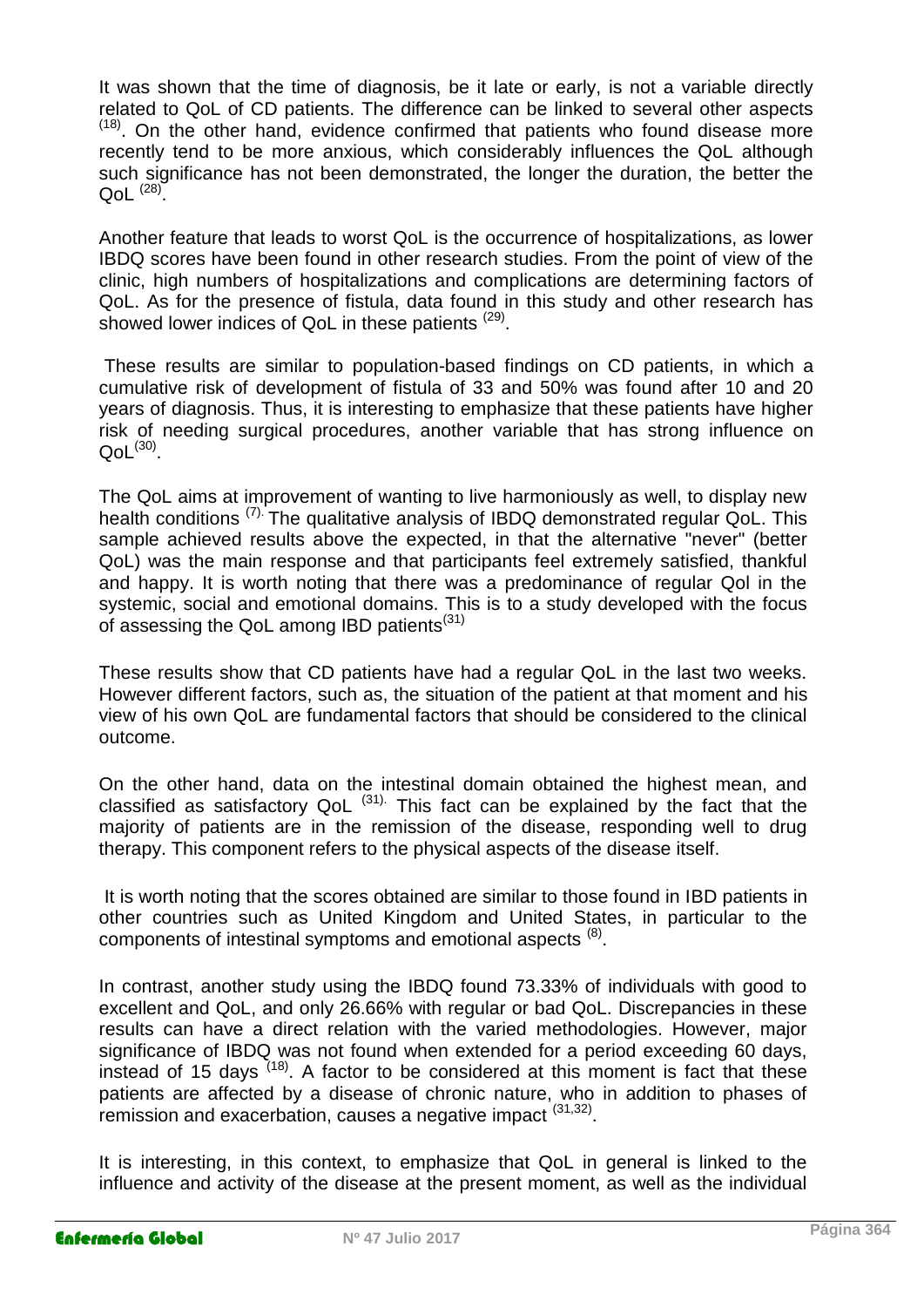characteristics of each patient. Thus comparative studies are necessary to better understand the results indicative of regular QoL, although the majority of participants declared to be satisfied.

Finally, the use of Infliximab every two months in CD patients was shown to be effective to induce and maintain the remission in active patients with insufficient response to conventional therapy. This statement confirms the randomized, multicenter study in which 573 patients from 45 centers were divided into three distinct groups separated by differences in the administration of the dose at intervals of 0, 2, and 4 months. After evaluation of 54 weeks, highest remission was seen in the control group that used the Infliximab every eight weeks (33,34).

In order to evaluate the treatment response to factors associated with anti-tumor necrosis factor anti-TNF (Infliximab or adalimumab) in CD patients, a study found that there was better response in patients who used the anti-TNF in combination with azathioprine, especially in women, and that the improvement in QoL was also constant over this same period  $(35,36)$ . The same research clarifies that a single dose of Infliximab increased significant the QoL of the group that responded to the IBDQ.

Another variable that deserves clarification is the presence of concomitant comorbidities to CD, which predicts a worse QoL. In this study there was no a marked presence of comorbidities. This may explain the regular QoL, although these comorbidities have been a negative predictive factor found in all domains of the IBDQ, in other studies (20).

## **CONCLUSIONS**

It is considered that assessing the QoL of CD patients is of paramount importance for enabling reflections and actions, both of patients themselves and of health professionals who assist them, in order to preserve the health and qualify the assistance.

The results of this research allow to affirm that the QoL of the sample studied was regular and there was interference in the lives of individuals surveyed in a negative way, based on the most committed dimensions of the IBDQ instrument. These were the systemic, social and emotional dimensions, and clinical aspects. Weight loss, abdominal pain and diarrhea led to the lowest values of QoL.

The results of this research calls for a reflection on the importance of nursing to know CD patients, in order to facilitate the planning of humanized and personalized assistance.

In the case of implications in clinical practice, the need for permanent evaluation of the QoL of patients through predictive scales in order to become was evidenced as necessary to become a qualifier instrument of assistance. This is important because these patients need to be permanently evaluated in health institutions, including reference hospitals.

The results obtained in this research can be equally important to instigate and encourage researchers and students to carry out further investigation on the theme. The assessment of QoL in this class is something that deserves further research, for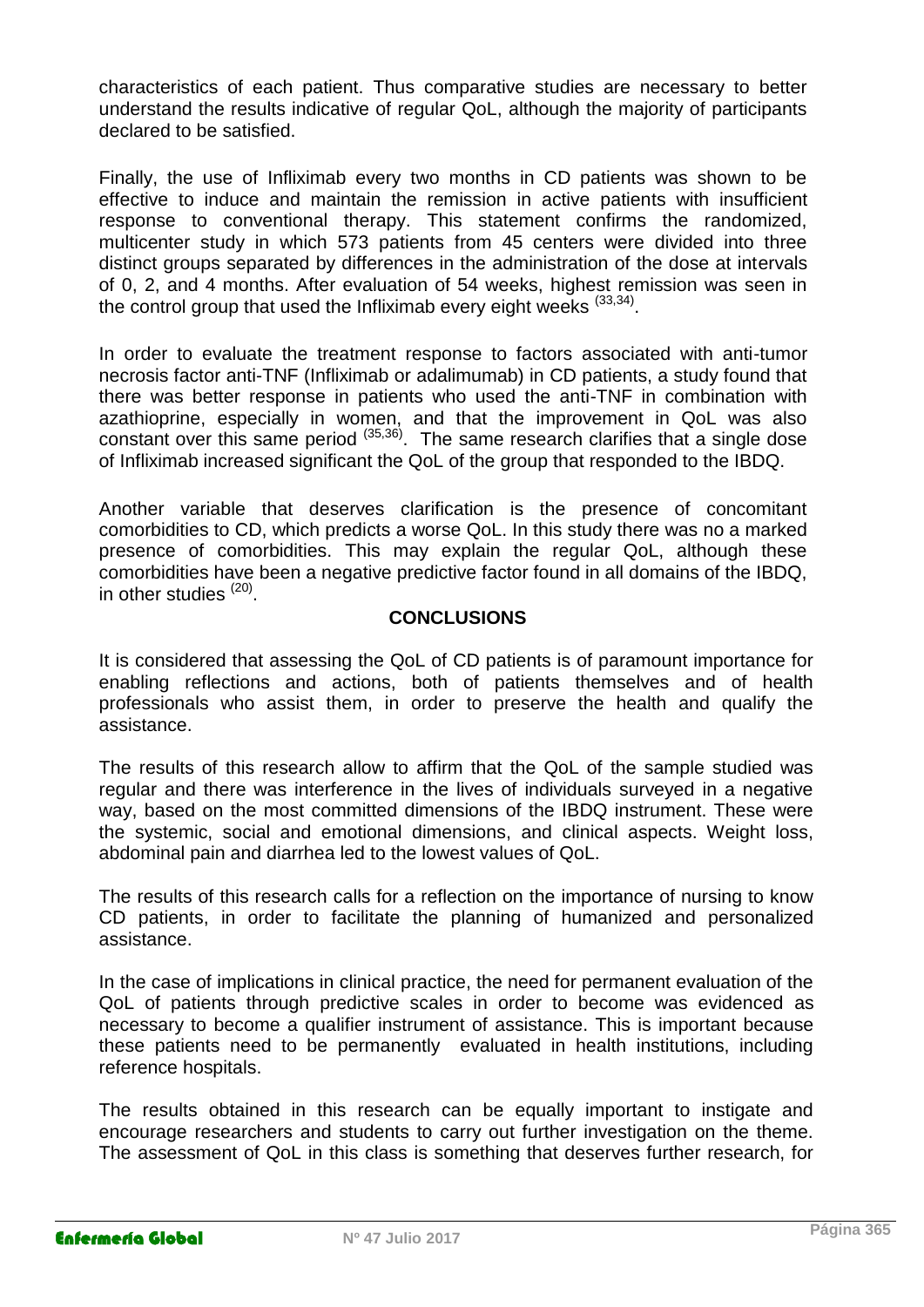being a disease that encompasses various physiological, social and psychological aspects that interfere with the QoL.

## **REFERENCES**

1.Ministério da Saúde. Secretaria de Assistência a Saúde. Protocolo clínico e diretrizes terapêuticas – Doença de Crohn. Brasília: Ministério da saúde, 2014. Portaria n.966, de 02 de Novembro de 2004. DOU Brasília, DF, n.214, seção I, p. 77-85, 5 de Nov. 2014.

2.Freeman HJ. Long-term natural history of Crohn's disease. World J Gastroenterol. 2009; 15(11):1315-18. 1315-1318.

3.World Gastroenterology Organization Practice Guidelines. Doença Inflamatória Intestinal: uma perspectiva global. 2009.1(1)

4.Gaburri PD, Chebli JM, Castro LE, Ferreira JO, Lopes MH, Ribeiro AM et al. Epidemiology, clinical features and clinical course of Crohn's disease: a study of 60 cases. Arq Gastroenterol. 1998; 35 (4): 240-6

5.Victoria CR., Sassak LV, Nunes HR. Incidence and prevalence rates of inflammatory bowel diseases, in Midwestern of São Paulo State, Brazil. Arq Gastroenterol.2009; 46  $(1):20-5.$ 

6. World Health Organization (who). The Word Health Organization Quality of Life Assessement (WHOQOL): position paper from the Word Health Organization. Soc. Sci. Med.1998.1995

7.Almeida MAB. Qualidade de vida: definição, conceitos e interfaces com outras áreas de pesquisa / São Paulo: Escola de Artes, Ciências e Humanidades. EACH/USP.2012.142.

8.Pontes RMA, Miszputen SJ, Ferreira-Filho OF, Miranda CFMB. Qualidade de vida em pacientes portadores de doença inflamatória intestinal: tradução para o português e validação do questionário "Inflammatory Bowel Disease Questionnaire" (IBDQ). Arq. Gastroenterol. 2004; 41(2): 137-143.

9.Meyer ALM. Qualidade de vida no seguimento tardio de doentes portadores de Retocolite ulcerativa submetidos a proctocolectomia com conservação esfincteriana há mais de dez anos. São Paulo. Dissertação. (Mestrado). Universidade Federal de São Paulo. 2009.

10.Tilio MSG, Ariasb L, Camargob GM, Oliveira PSP, Panzettib N V, Ayrizonob M L S et al. Quality of life in patients with ileal pouch for ulcerative colitis. J coloproctol. 2013; 33(3):113–117

11.Graff LA, Walker JR, Bernstein CN. Depression and anxiety in inflammatory bowel disease: a review of comorbidity and management. Inflamm Bowel Dis 2009; 15(7):1105-18.

12.Michael JR, MD, MSCI, Ashish D MBBS, MSPH, Shehzad A. Saeed, MD. Inflammatory bowel disease in children and adolescents. JAMA Pediatr*.* 2015; 169(11): 1053-1060.

13.Moradkhani A, Beckman LJ, Tabibian JH. Health-related quality of life in inflammatory bowel disease: psychosocial, clinical, socioeconomic, and demographic predictors. J Crohns Colitis.2013;7 (1):467-73.

14.Gandhi S, Jedel S, Hood M M, Mutlu E, Swanson G, Keshavaezian A. The relationship between coping, health competence and patient participation among patients with inactive inflammatory bowel disease. J. Crohn's Colitis. 2014; 8 (5):401- 408.

15.Magalhães JD, Francisca DC, Pedro BC, João FM, Silvia L, Maria JM, José C. Disability in inflammatory bowel disease: translation to portuguese and validation of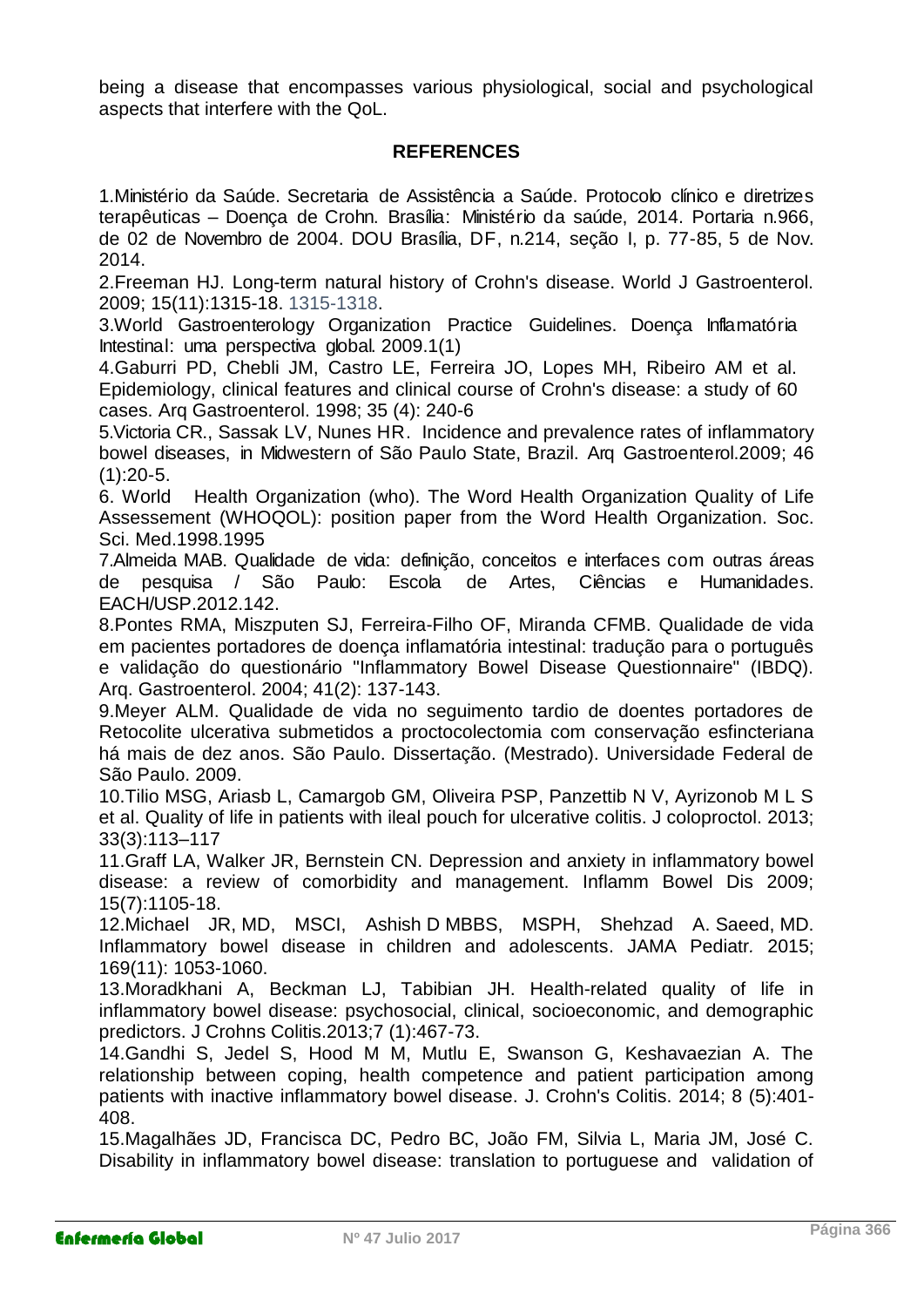the Inflammatory Bowel Disease – Disability Score. GE Port. J. Gastroenterol. 2015; 22 (1): 4-14.

16.Zelinkova Z, Der Woude CJ, Gender and. Inflammatory Bowel Disease. J. Clín. Cell Immunol. 2014; 5(4): 245.

17. Faria LC, Ferrari MLA, Cunha AS. Aspectos clínicos da doença de Crohn em um centro de referência para doenças intestinais. GED Gastroenterol Endosc Dig. 2004 ; 23(4):151-64.

18.Casellas F, Arenas JI, Baudet JS, Fábregas S, García N, Gelabert J, et al. Impairment of health-related quality of life in patients with inflammatory bowel disease: a Spanish multicenter study. Inflamm Bowel Dis. 2005; 11(5): 488-96.

19.Coelho MID. Qualidade de Vida e Doença Inflamatória Intestinal. Covilhã. Dissertação (Mestrado Integrado em Medicina). Universidade da Beira Interior - Faculdade ciências da Saúde.2010.

20.Taft TH, Keefer L, Artz C, Bratten J, Jones MP. Perceptions of illness stigma in patients with inflammatory bowel disease and irritable bowel syndrome. Qual. Life Res. 2011;20 (9): 1391-1399.

21.Peruzzi EP, Soares HF, Barros GG, Rego RGG, Zaltman CEC Siqueira EC.Análise descritiva dos perfis social, clínico, laboratorial e antropométrico de pacientes com doenças inflamatórias intestinais, internados no Hospital Universitário Clementino Fraga Filho, Rio de Janeiro. Arq. Gastroenterol. 2007; 2(4):332-339.

22.Feagan BG, Bala M, Yan S, Olson, Hanauer S. Unemployment and disability in patients with moderately to severely active Crohn's disease**. J.** Clin. Gastroenterol. 2005; 39(3)390-500.

23.Israeli, E, Graff AL, Clara I, Walker R J, Mix L M, Targownik LE, Beenstein C N. Low prevalence of disability among patients with inflammato bowel diseases a decade after diagnosis. Clín. Gastroenterol. Hepatol. 2014; 12(8): 1330-1337.

24.Leowardi C, Hinz U, Tariverdian M, Kienle P, Herfarth C, Ulrich A, Kadmon M. Long-term outcome 10 years or more after restorative proctocolectomy and ileal pouch-anal anastomosis in patients with ulcerative colitis. Langenbecks Arch Surg. 2010; 395 (1):49-56.

25.Hahnloser D, Pemberton JH, Wolff BG, Larson DR, Crownhart BS, Dozois RR. Results at up to 20 years after ileal pouch-anal anastomosis for chronic ulcerative colitis. Br J Surg. 2007; 94 (3):333-40.

26.Campos MOB, Cavalcante TB. Smoking: etiologic factor for Crohn's disease. Rev Enferm UFPI. 2012; 1(3):201-204.

27.Martins Jr EV, Araújo IS, Atallah AN, Miszputen SJ. Tabagismo e doença inflamatória intestinal: estudo epidemiológico caso-controle. Arq Gastroenterol. 1996; 33(2): 654-657.

28.Bielefeldt K, Davis B, Binion DG. Pain and inflammatory bowel disease. Inflamm Bowel Dis. 2009; 15(5): 778-88. Review.

29.Kuriyama M, Kato J, Kuwaki K et al. Clinical factors that impair healthrelated quality of life in ulcerative colitis patients vary with the disease duration. Eur J Gastroenterol Hepatol. July 2008; 20(7): 634-41.

30.Burisch J, Weimers P, Pedersen N, Cukovic-Cavka S, Vucelic B, Kaimakliotis I, et al. Health-related quality of life improves during one year of medical na surgical treatment in a European population-based inception cohort of patientmwith inflammatory bowel disease--an ECCO- Epi Com study. J Crohns Colitis.2014;8 (9):1030-42

31.Mc Dermott E, Keegan D, Byrne K, Doherty GA, Mulcahy HE. The Short Health Scale: A valid and reliable measure of health related quality of life in English speaking inflammatory bowel disease patients. J Crohns Colitis. 2012; 21 (4):123-32.